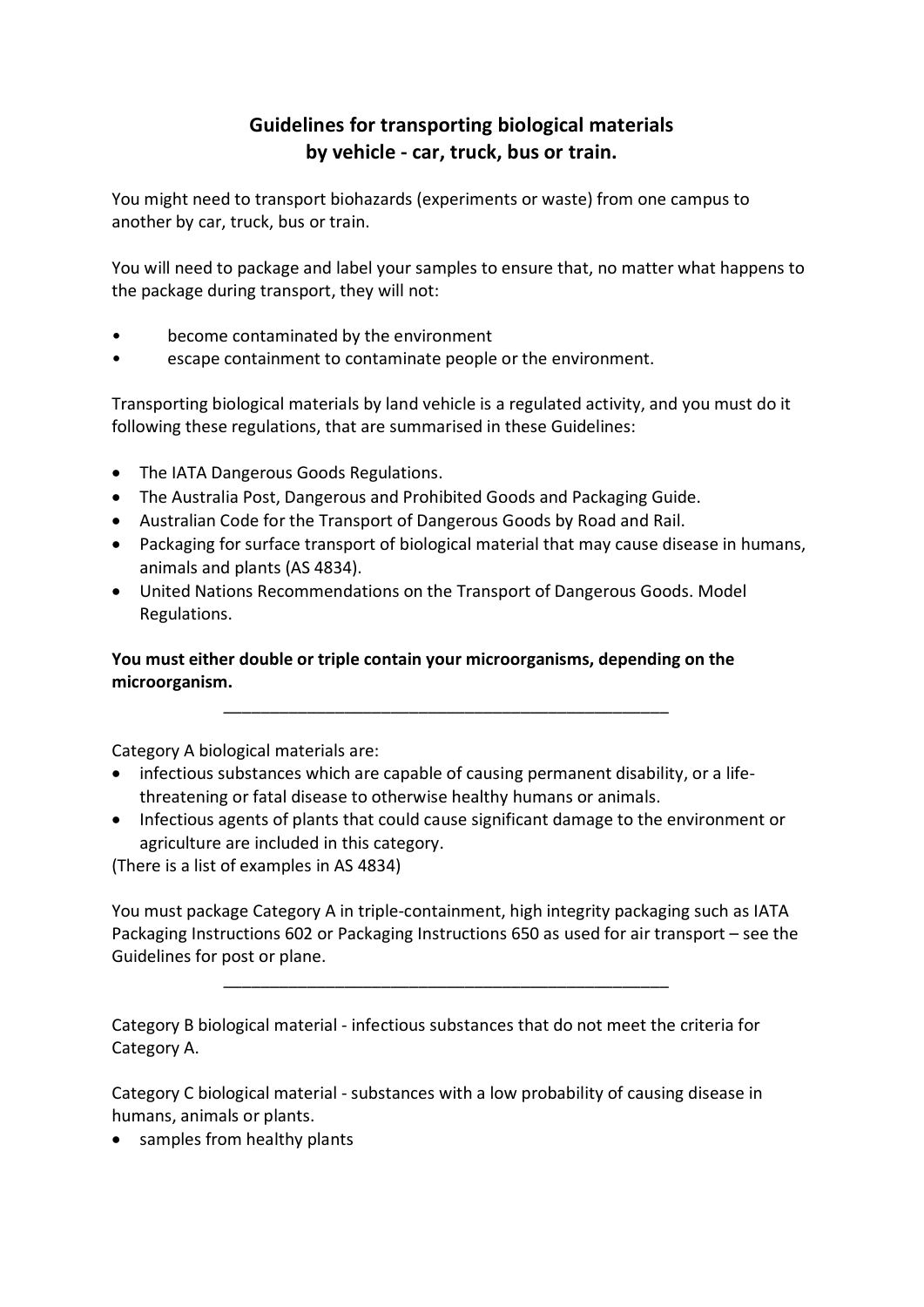• samples from healthy humans and animals including excreta, secreta, blood and its components, tissues and tissue fluids.



Category B and C materials need to be double contained as described below.

### PRIMARY CONTAINER

- Must be sealed.
- Must be surrounded by enough absorbent paper towel to soak up the volume of liquid inside.
- Must be secured inside the secondary container to prevent movement.

#### SECONDARY CONTAINER

- Must be sealed.
- Must be rigid, solid, durable enough to survive a car accident.
- Must be larger than a 5cm cube.

Note: a polystyrene esky is not suitable.

#### LABELS

- A biohazard symbol.
- A brief description of the contents.
- The name and contact phone number of a researcher not accompanying the package, a Facility Manager, or the Biosafety Advisor.

#### REFRIGERANTS

- Use freezer bricks rather than wet ice.
- If you want to refrigerate your package using dry ice (carbon dioxide) or liquid nitrogen then those are Dangerous Goods and have their own safe handling practices and regulatory requirements that are not covered in this course. Avoid using these refrigerants, but if you need to then you need to find out how to do so safely.